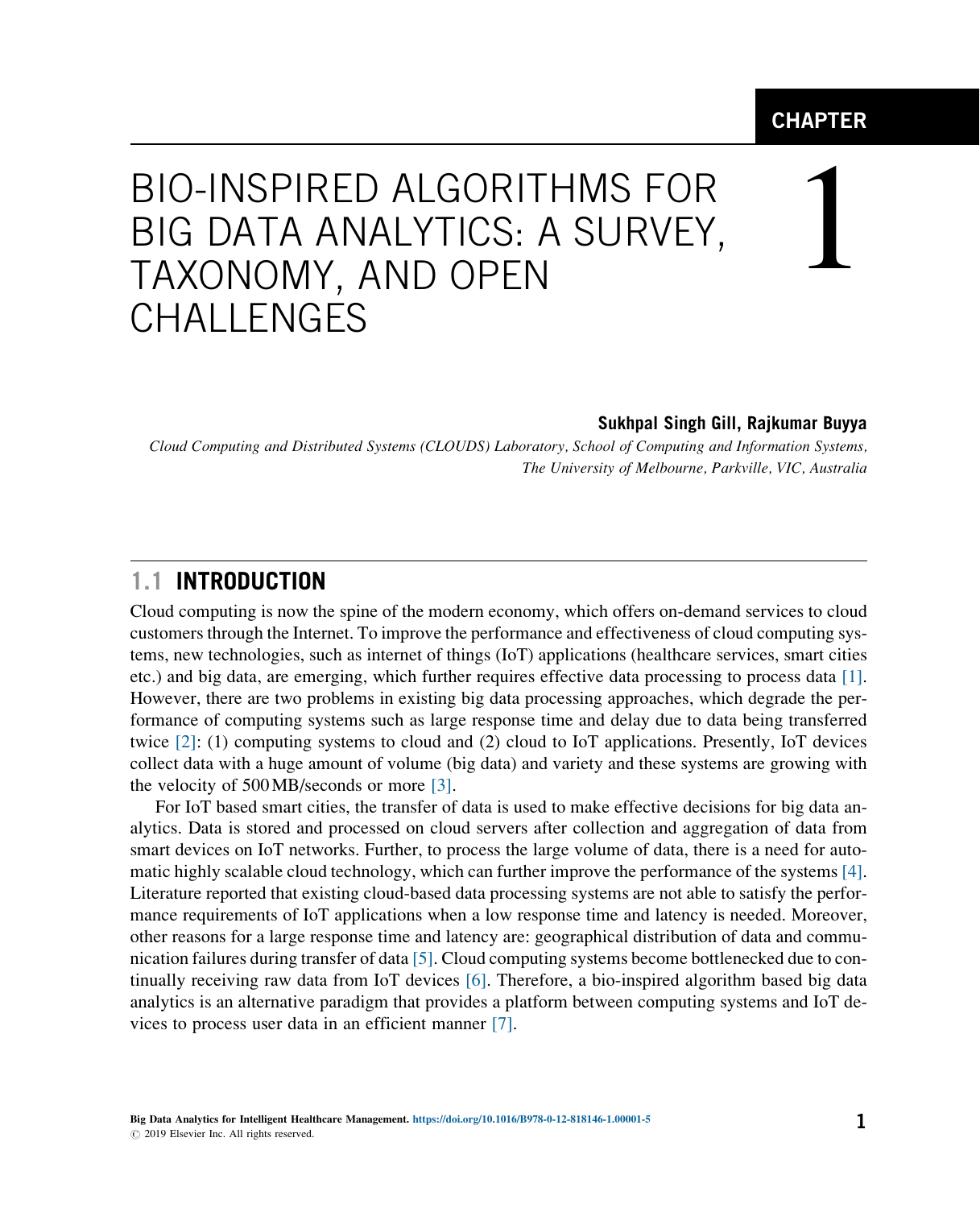

### DIMENSIONS OF DATA MANAGEMENT  $1.1.1$

As identified from existing literature  $[1-6]$ , there are five kinds of dimensions of data, which are required for effective management. Fig. 1.1 shows the dimensions of data management for big data analytics: (1) volume, (2) variety, (3) velocity, (4) veracity, and (5) variability.

The Volume represents the magnitude of data in terms of data sizes (terabytes or petabytes). For example, Facebook processes a large amount of data such as millions of photographs and videos. Variety refers to heterogeneity in a dataset, which can be different types of data. Fig. 1.2 shows the variety of data, which can be text, audio, video, social, transactional, operational, cloud service, or machine to machine data (M2M data).

Velocity refers to the rate of production of data and analysis for processing a huge amount of data. For example, velocity can be 250MB/minute or more [\[3\]](#page-15-0). *Veracity* refers to abnormality, noise, and biases in data, while *variability* refers to the change in the rate of flow of data for generation and analysis.

The rest of the chapter is organized as follows. In Section 1.2, we present the big data analytical model. In [Section 1.3,](#page-3-0) we propose the taxonomy of bio-inspired algorithms for big data analytics. In [Section 1.4](#page-9-0), we analyze research gaps and present some promising directions toward future research in this area. Finally, we summarize the findings and conclude the chapter in [Section 1.5.](#page-13-0)

## 1.2 BIG DATA ANALYTICAL MODEL

Big data analytics is a term, which is a combination of "big data" and "deep analysis" as shown in [Fig. 1.3](#page-2-0). Every minute, a large amount of user data is being transferred from one device to another device, which needs high processing power to perform data mining for the extraction of useful information from the database. [Fig. 1.3](#page-2-0) shows the model for big data analytics, which shows that an OLTP (on-line transaction processing) system creates data (txn data). A data cube represents a big data, out of

<span id="page-1-0"></span>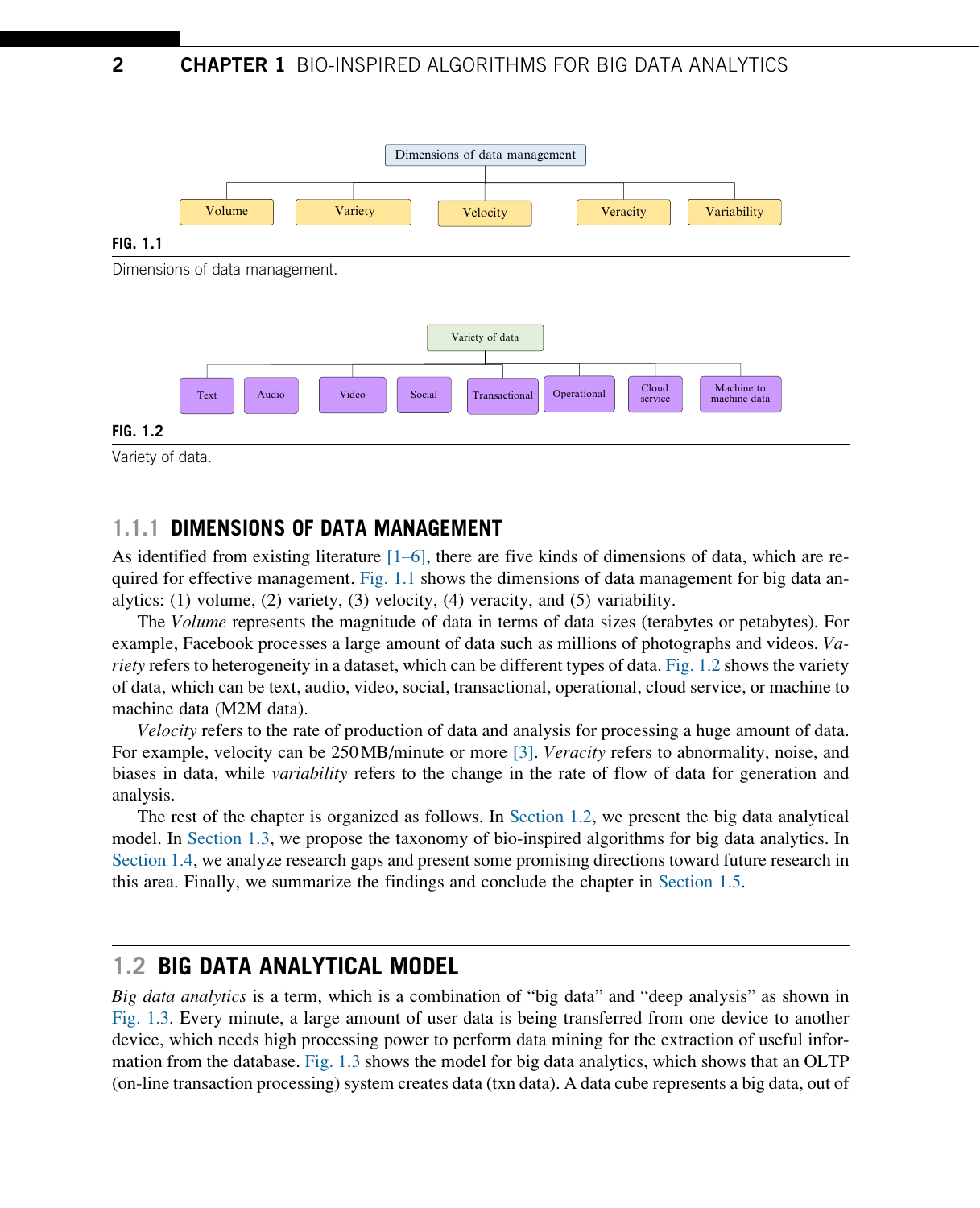<span id="page-2-0"></span>

man era<br>Big data analytical model.



which required information can be extracted using data mining. Initially, different types of data come from different users or devices and the process of data cleansing is performed to remove the irrelevant data and stores the clean data in the database [\[8\].](#page-15-0) Further, data aggregation is performed to store the data in an efficient manner because incoming data contains a variety of data and a report is generated for easy use in future. The aggregated data is further stored in data cubes using large storage devices. For deep analysis, feature extraction is performed using data sampling, which generates the required type of data. The deep analysis includes data visualization, model learning (e.g., K-nearest-neighbor, Linear regression), and model evaluation [\[9\].](#page-15-0)

Fig. 1.4 shows the process of big data, which has two main components: data management and analytics. There are five different stages in processing big data: (1) acquisition and recording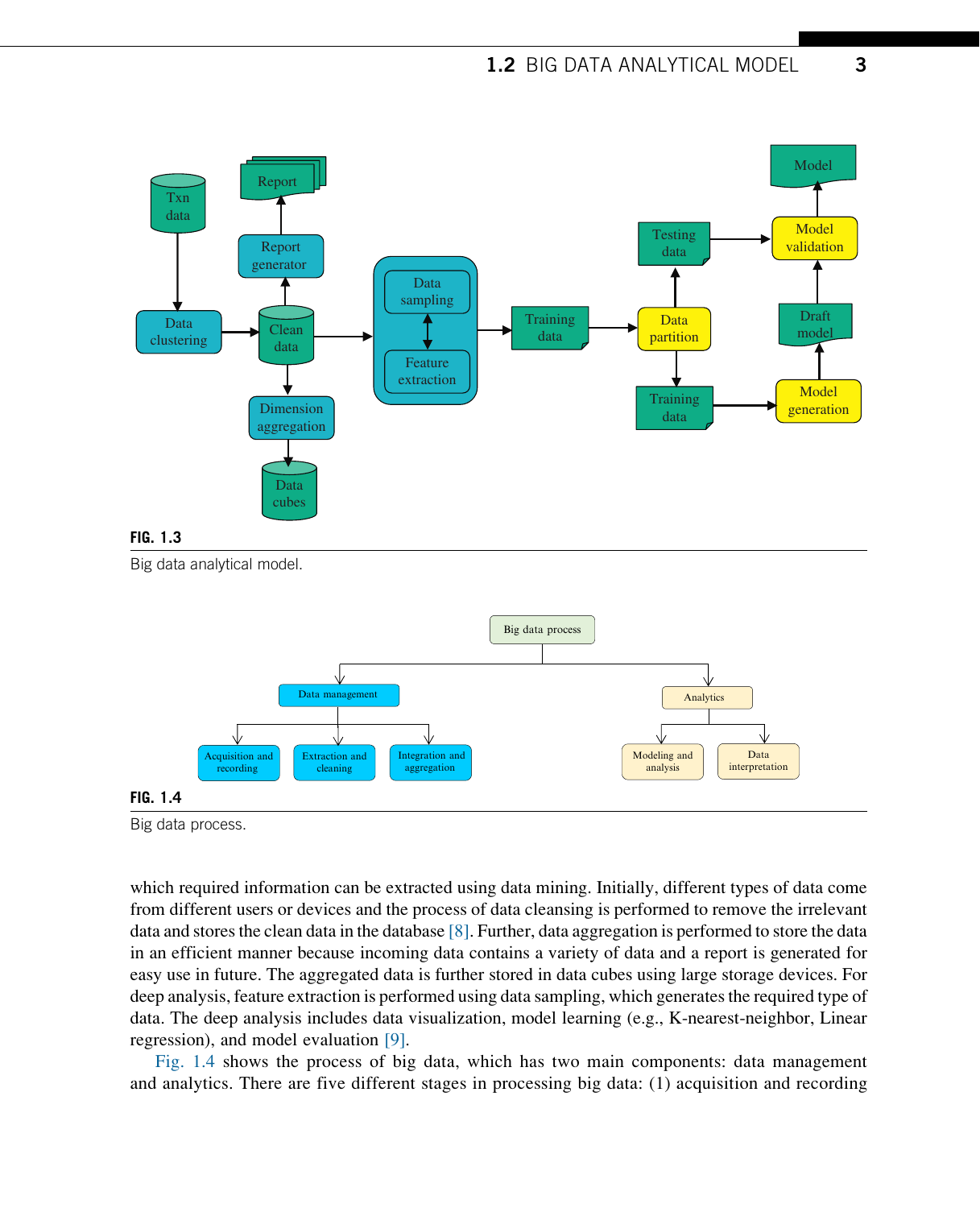(to store data), (2) extraction and cleaning (cleansing of data), (3) integration and aggregation (compiling of required data), (4) modeling and analysis (study of data), and (5) data interpretation (represent data in required form).

### 1.3 BIO-INSPIRED ALGORITHMS FOR BIG DATA ANALYTICS: A TAXONOMY

This section presents the existing literature of bio-inspired algorithms for big data analytics. The bioinspired algorithms for big data analytics are categorized into three categories: ecological, swarmbased, and evolutionary. [Fig. 1.5](#page-4-0) shows the taxonomy of bio-inspired algorithms for big data analytics along with focus of study (FoS).

### 1.3.1 EVOLUTIONARY ALGORITHMS

EVOLUTION COLUTION CONTROLLER CONTROLLER THE COLUMN CORPORT OF STATE STATE STATE STATE STATE STATE STATE STATE STATE STATE STATE STATE STATE STATE STATE STATE STATE STATE STATE STATE STATE STATE STATE STATE STATE STATE STA analytics of big data, which focuses on bandwidth utilization, computational resources, and data dependencies. Moreover, the GA algorithm decoupled data and computational services are provided as cloud services. The results demonstrate that the GA algorithm gives effective results in terms of turnaround time because the GA algorithm processes data using parallel processing. Gandomi et al. [\[11\]](#page-15-0) proposed a multiobjective genetic programming (GP) algorithm-based approach for big data mining, which is used to develop the concrete creep model to provide unbiased and accurate predictions. The GP model works with high and normal strength. Elsayed and Sarker [\[12\]](#page-15-0) proposed a differential evolution (DE) algorithm-based big data analytics approach, which uses local search to increase the exploitation capability of the DE algorithm. This approach optimizes the big data 2015 benchmark problems with both multi- and single-objective problems but it exhibits large computational time. Kashan et al. [\[13\]](#page-15-0) proposed an evolutionary strategy (ES) algorithm-based big data analytics technique, which processes data efficiently and accurately using parallel scheduling of cloud resources. Further, the ES algorithm minimizes the execution time by partitioning a group of jobs into disjointed sets, in which the same resources execute all the jobs in the same set.

Mafarja and Mirjalili [\[14\]](#page-15-0) proposed a simulated annealing (SA) algorithm-based big data optimization technique, which uses the whale optimization algorithm (WOA) to architect various feature selection approaches to reduce the manipulation by probing the most capable regions. The proposed approach helps to improve the classification accuracy and selects the most useful features for categorization tasks. Further, Barbu et al. [\[15\]](#page-15-0) proposed an SA algorithm-based feature selection (SAFS) technique for big data learning and computer vision. Based on a criterion, the SAFS algorithm removes variables and tightens a sparsity constraint, which reduces the problem size gradually during the iterations and this makes it mainly fit for big data learning. Tayal and Singh [\[16\]](#page-15-0) proposed big data analytics based on the FSO and SA-based hybrid (FSOSAH) technique for a stochastic dynamic facility layout-based multiobjective problem to manage data effectively. Saida et al. [\[17\]](#page-15-0) proposed the cuckoo search optimization (CO) algorithm-based big data analytics approach for clustering data. Further, different datasets from the UCI Machine Learning Repository are considered to validate the CO algorithm through experimental results and these datasets perform better in terms of computational efficiency and convergence stability.

<span id="page-3-0"></span>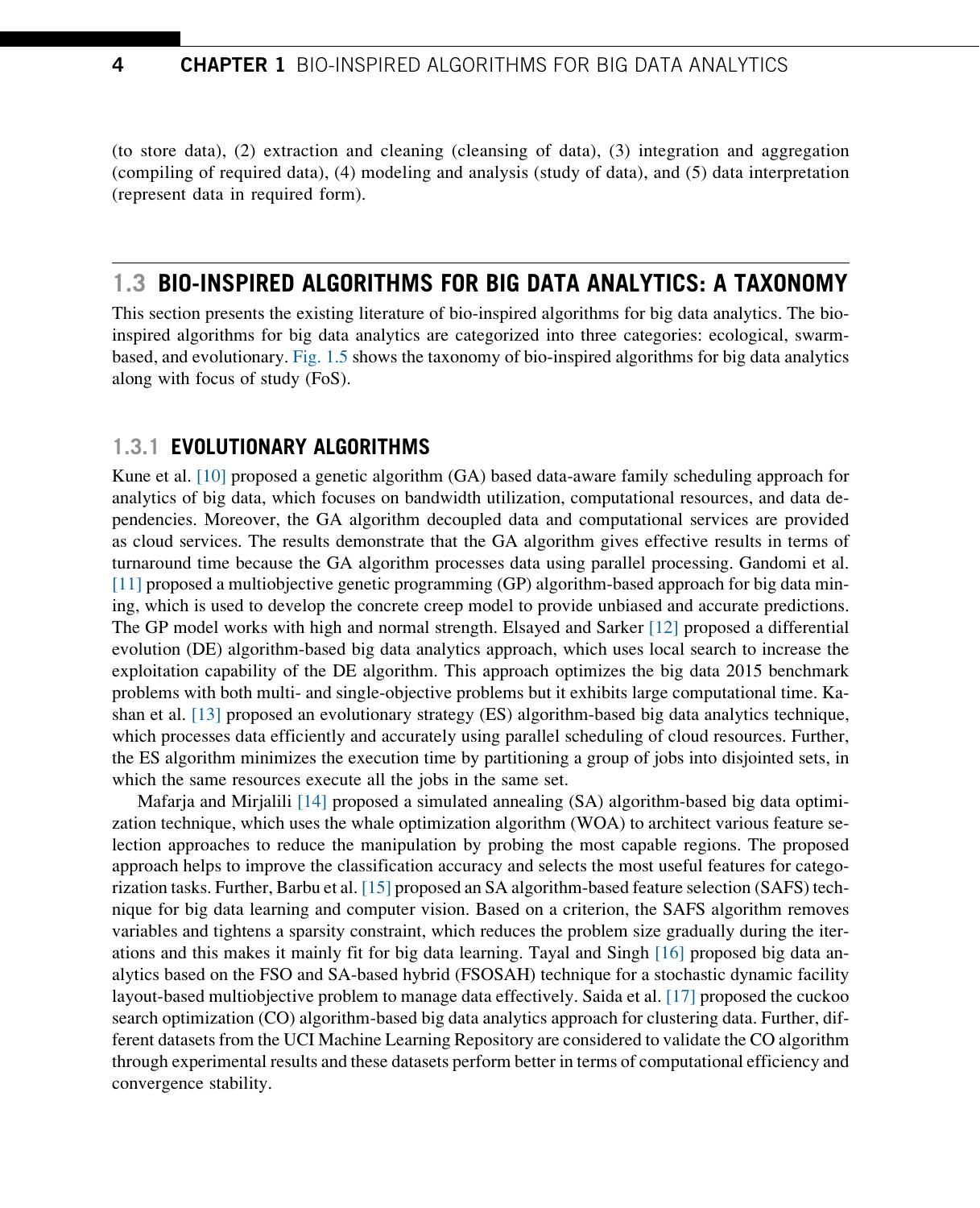<span id="page-4-0"></span>

### **FIG. 1.5**

Taxonomy of bio-inspired algorithms for big data analytics.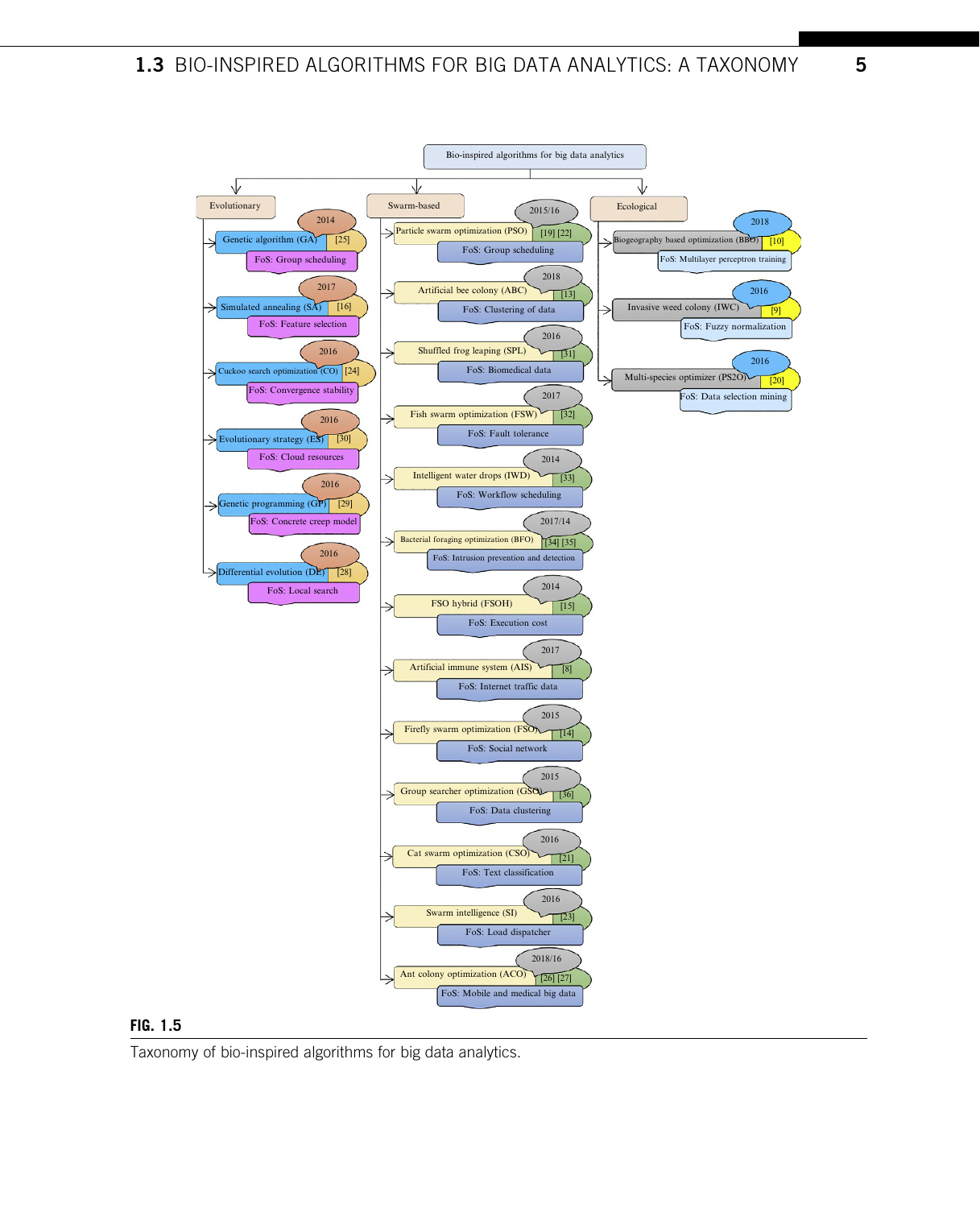1.3.2 SUARM-BASED ALGORITHMS<br>Ilango et al. [\[9\]](#page-15-0) proposed an artificial bee colony (ABC) algorithm-based clustering technique for management of big data, which identifies the best cluster and performs the optimization for different dataset sizes. The ABC algorithm approach minimizes the execution time and improves the accuracy. A MapReduce-based Hadoop environment is used for implementation and results demonstrate that the ABC algorithm delivers a more effective outcome than the differential evolution and particle swarm optimization (PSO) in terms of execution time. Raj and Babu [\[18\]](#page-15-0) proposed a firefly swarm optimization (FSO) algorithm for big data analytics for establishing novel connections in social networks to calculate the possibility of sustaining a social network. In this technique, a mathematical model is introduced to test the stability of the social network and this reduces the cost of big data management. Wang et al. [\[19\]](#page-15-0) proposed an FSO algorithm-based hybrid (FSOH) approach for big data optimization to focus on six multiobjective problems. It reduces execution costs but it has high computational time complexity.

Wang et al. [\[20\]](#page-15-0) proposed a PSO algorithm-based big data optimization approach to improve online dictionary learning and introduced a dictionary-learning model using the atom-updating stage. The PSO algorithm reduces the heavy computational burdens and improves the accuracy. Hossain et al. [\[21\]](#page-16-0) proposed a parallel clustered PSO algorithm (PCPSO)-based approach for big data-driven service composition. The PCPSO algorithm handles huge amounts of heterogeneous data and process data using parallel processing with MapReduce in the Hadoop platform. Lin et al. [\[22\]](#page-16-0) proposed a cat swarm optimization (CSO) algorithm-based approach for big data classification to choose characteristics during classification of text for big data analytics. The CSO algorithm uses the term frequency-inverse document occurrence to improve accuracy of feature selection.

Cheng et al. [\[23\]](#page-16-0) proposed a swarm intelligence (SI) algorithm-based big data analytics approach for the economic load dispatch problem and the SI algorithm handles the high dimensional data, which improves the accuracy of the data processing. Banerjee and Badr [\[24\]](#page-16-0) proposed the ant colony optimization (ACO) algorithm-based approach for mobile big data using rough set. The ACO algorithm helps to select an optimal feature for resolved decisions, which aids in effectively managing big data from social networks (tweets and posts). Pan [\[25\]](#page-16-0) proposed the improved ACO algorithm (IACO) based big data analytical approach for management of medical data such as patient data, operation data etc., which helps doctors retrieve the required data quickly.

Hu et al. [\[26\]](#page-16-0) proposed a shuffled frog leaping (SFL) approach to perform the selection of the feature for improved high-dimensional biomedical data. For improved high-dimensional biomedical data, the SFL algorithm maximizes the predictive accuracy by exploring the space of probable subsets to obtain the group of characteristics and reduce irrelevant features. Manikandan and Kalpana [\[27\]](#page-16-0) proposed a fish swarm optimization (FSW) algorithm for feature selection in big data. The FSO algorithm reduces the combinatorial problems by employing the fish swarming behavior and this is effective for diverse applications. Social interactions among big data have been designed using the movement of fish in their search for food. This algorithm provides effective output in terms of fault tolerance and data accuracy. Elsherbiny et al. [\[28\]](#page-16-0) proposed the intelligent water drops (IWD) algorithm for workflow scheduling to effectively manage big data. The workflows simulation toolkit is used to test the effectiveness of the IWD-based approach and results show that the IWD-based approach is performed effectively in terms of cost and makespan when compared to the FCFS, Round Robin, and PSO algorithm.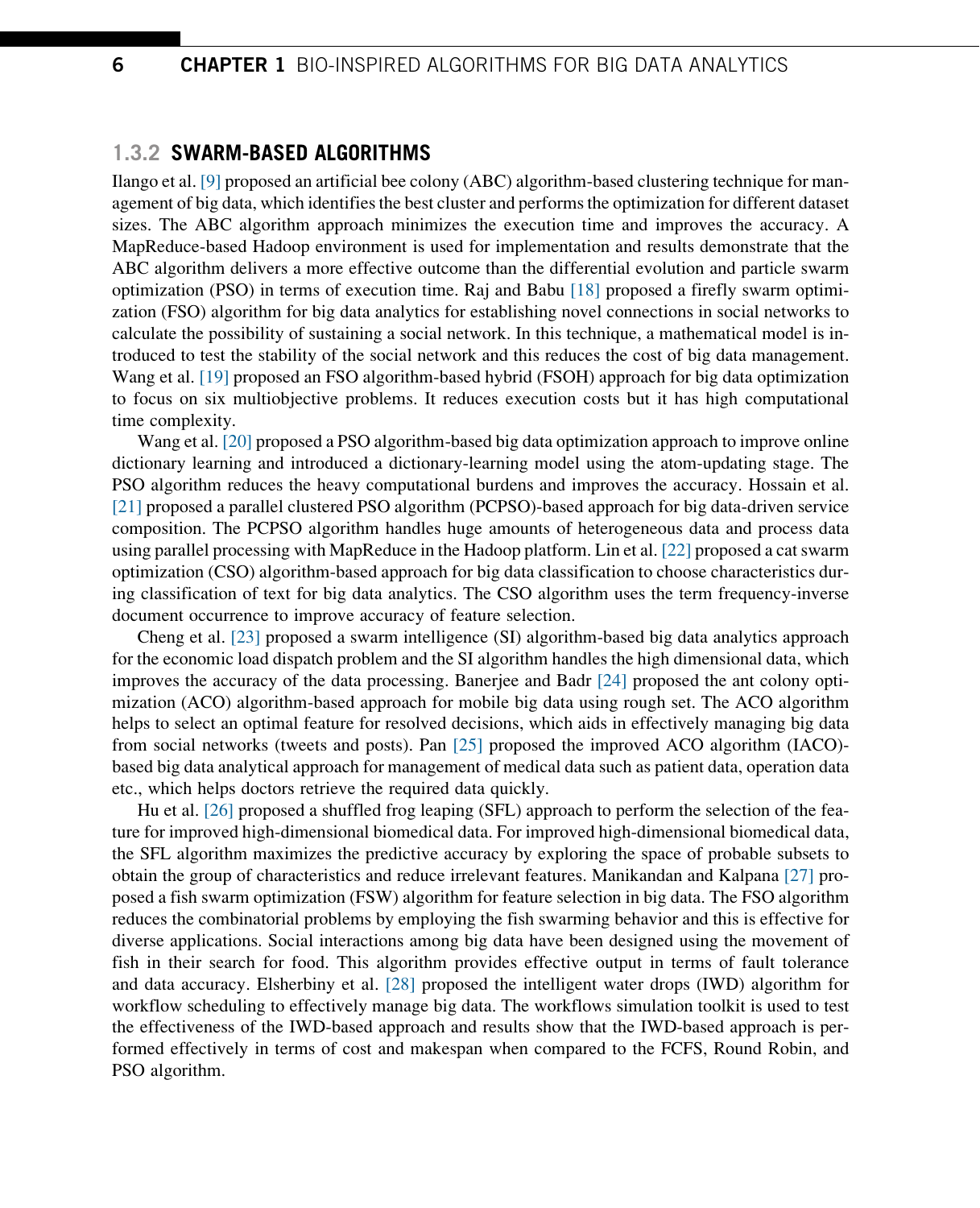Neeba and Koteeswaran [\[29\]](#page-16-0) proposed a bacterial foraging optimization (BFO) algorithm to classify the informative and affective content from medical weblogs. MAYO clinic data is used as a medical data source to evaluate the accuracy to retrieve the relevant information. Ahmad et al. [\[30\]](#page-16-0) proposed a BFO algorithm for network-traffic (BFON) to detect and prevent intrusions during the transfer of big data. Further, it controls the intrusions using a resistance mechanism. Schmidt et al. [\[31\]](#page-16-0) proposed an artificial immune system (AIS) algorithm-based big data optimization technique to manage and classify flow-based Internet traffic data. To improve the classification performance, the AIS algorithm used Euclidian distance and the results demonstrate that this technique produces more accurate results when compared to the Naïve Bayes classifier. George and Parthiban [\[32\]](#page-16-0) proposed the group search optimization (GSO) algorithm-based big data analytics technique using FSO to perform data clustering for the high dimensional dataset. This technique replaces the worst fitness values in every iteration of the GSO with the improved values from FSO to test the performance of clustering data.

### **1.3.3 ECOLOGICAL ALGORITHMS**

Pouya et al. [\[33\]](#page-16-0) proposed the invasive weed optimization (IWO) algorithm-based big data optimization technique to resolve the multiobjective portfolio optimization task. Further, the uniform design and fuzzy normalization method are used to transform the multiobjective portfolio selection model into a single-objective programming model. The IWO algorithm manages big data more quickly than PSO. Pu et al. [\[34\]](#page-16-0) proposed a hybrid biogeography-based optimization (BBO) algorithm for multilayer perceptron training under the challenge of analysis and processing of big data. Experimental results show that BBO is effective in providing training to multilayer perceptron and performs better in terms of convergence when compared to the GA and PSO algorithm. Fong et al. [\[35\]](#page-16-0) proposed the multispecies optimizer (PS2O) algorithm-based approach for data stream mining big data to select features. An incremental classification algorithm is used in the PS2O algorithm to classify the collected data streams pertaining to big data, which enhanced the analytical accuracy within a reasonable processing time.

Fig. 1.6 shows the evolution of bio-inspired algorithms for big data analytics based on existing literature as discussed above.

[Fig. 1.7](#page-7-0) shows the number of papers published for each category of bio-inspired algorithm per year. This helps to recognize the important types of bio-inspired algorithms [14–[23, 35\]](#page-15-0) [11–[13, 25](#page-15-0)–29] that were highlighted from 2014 to 2018.



### **FIG. 1.6** FIG. 1.6

Evolution of bio-inspired algorithms for big data analytics.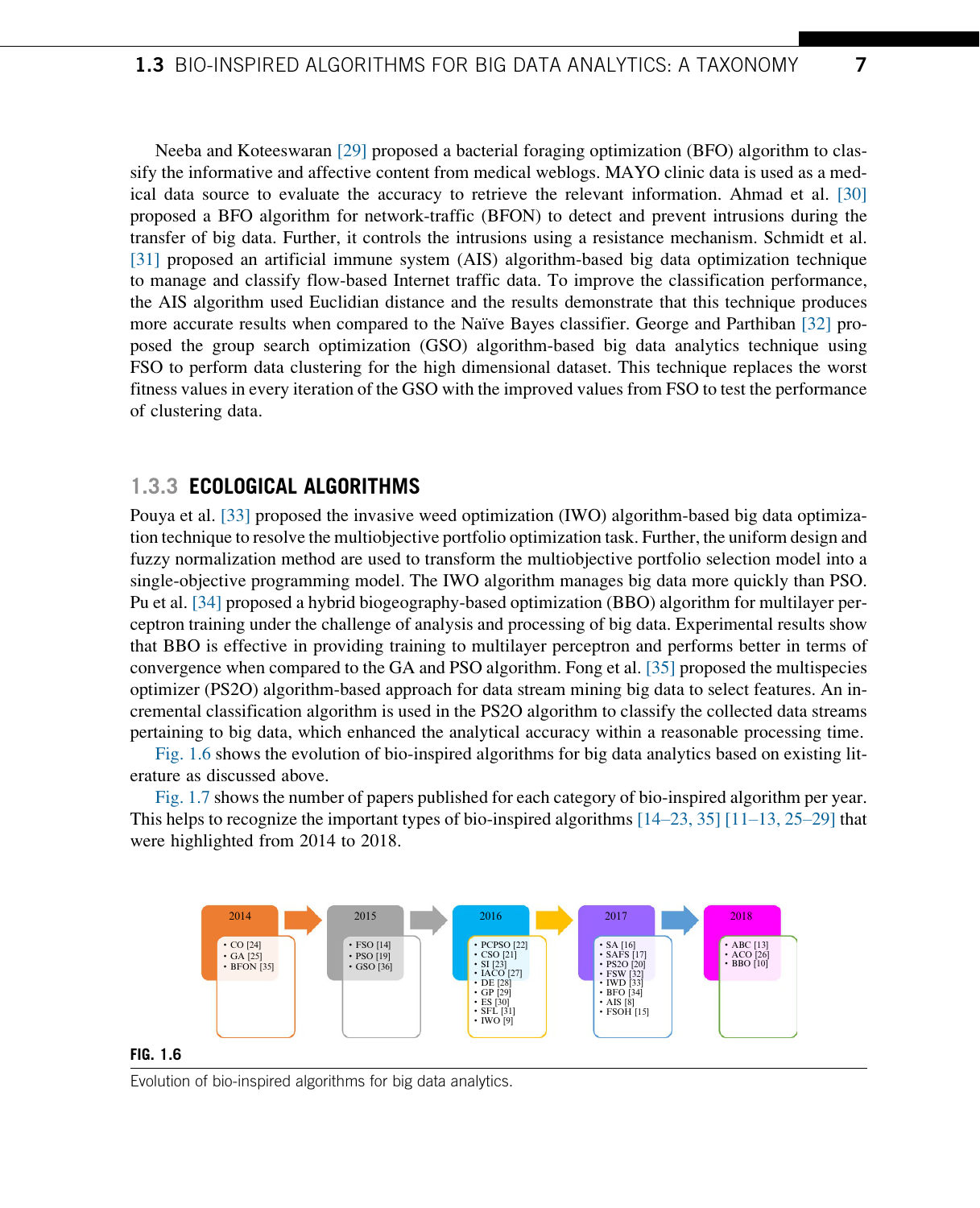<span id="page-7-0"></span>

### **FIG. 1.7**

<u>——</u><br>Time count of bio-inspired algorithms for big data analytics.



### **FIG. 1.8**

<u>...........</u><br>Type of analytics for bio-inspired algorithms.

The literature reported that there are five types of analytics for big data management using bioinspired algorithms: predictive analytics, social media analytics, video analytics, audio analytics, and text analytics as shown in Fig. 1.8.

Text analytics is a method to perform text mining for an extraction of required data from the database such as news, corporate documents, survey responses, online forums, blogs, emails, and social network feeds. There are four methods for text analytics: (1) sentimental analysis, (2) question answering, (3) text summarization, and (4) information extraction. The *information extraction* technique extracts structured data from unstructured data, for example, an extraction of tablet name, type, and expiry date from patient's medical data. The *text summarization* method extracts a concise summary of various documents related to a specific topic. The *question answering* method uses a natural language processing to find answers to the questions. The sentiment analysis method examines the viewpoint of people regarding events or products.

Audio analytics or speech analytics is a process of extraction of structured data from unstructured audio data and examples of an audio analytics are healthcare or call center data. Audio analytics has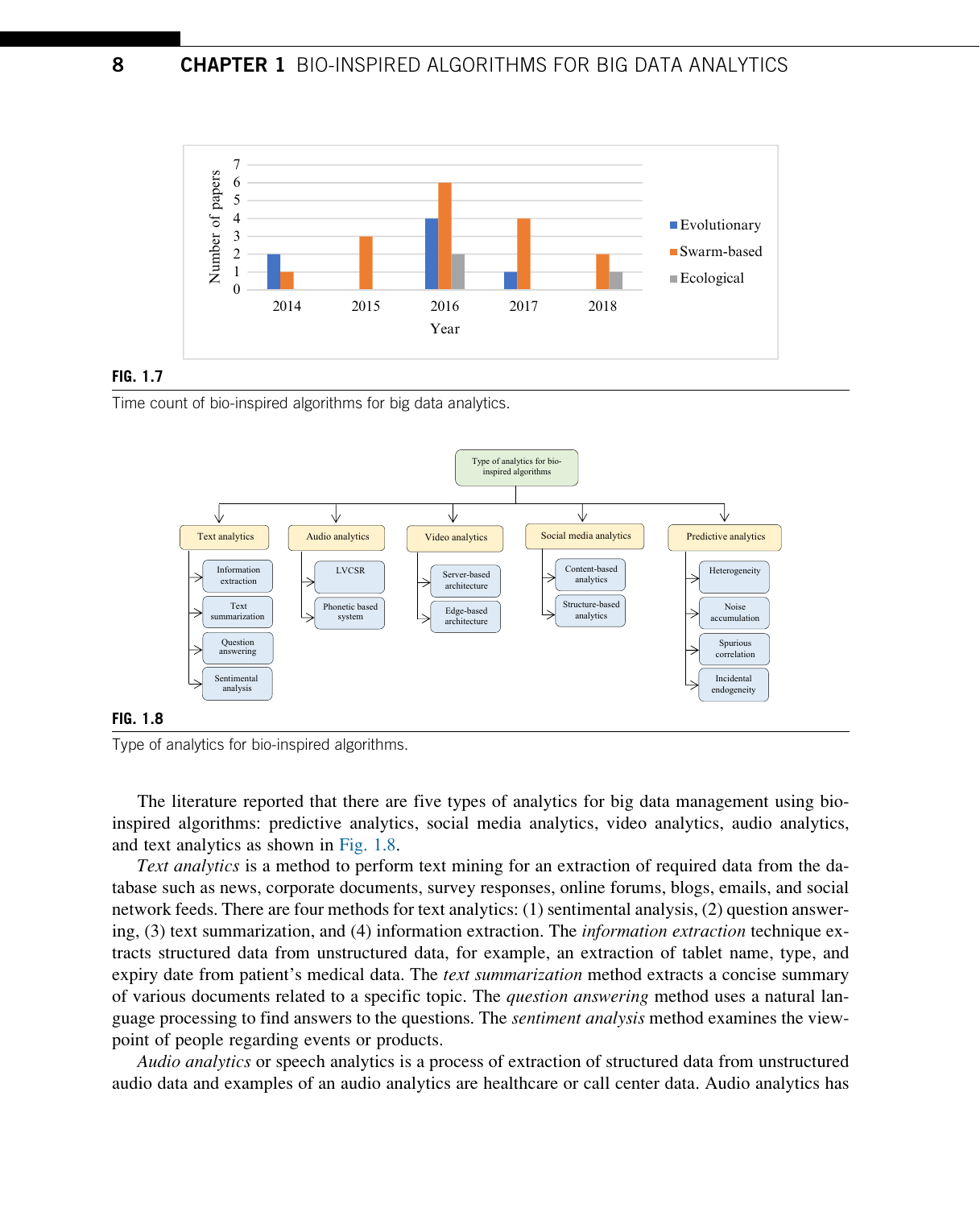two types: large-vocabulary continuous speech recognition (LVCSR) and phonetic-based technique. LVCSR performs indexing (to transliterate the speech content of audio) followed by searching (to find an index-term). The phonetic-based technique deals with phonemes or sounds and performs phonetic indexing and searching.

Video analytics visualize, examine, and extract meaningful information from video streams such as CCTV footage, live streaming of sport matches etc. Video analytics can be performed at end devices (edge) or centralized systems (server).

Social media analytics examines the unstructured or structured data of social media websites (a platform that enables an exchange of information among users) such as Facebook, Twitter etc. There are two kinds of social media analytics: (1) content-based (data posted by users) or (2) structure-based (synthesizing the structural attributes). Predictive analytics is a method that uses historical and current data to predict future outcomes, which can be done based on: heterogeneity (data coming from different sources), noise accumulation (an estimation error during interpretation of data), spurious correlation (uncorrelated variable due to huge size of dataset), or incidental endogeneity (predictors or explanatory variables, which are independent of the residual term).

Fig. 1.9 shows the different parameters that are considered in different bio-inspired algorithms for big data analytics.

There are four types of *data mining* techniques as studied from literature: classification, prediction, clustering, or association. In classification, model attributes are used to arrange the data in a different set of categories. The *prediction* technique is used to find out the unknown values. Clustering is an



### **FIG. 1.9**

FIG. 1.9 Parameters of different bio-inspired algorithms for big data analytics.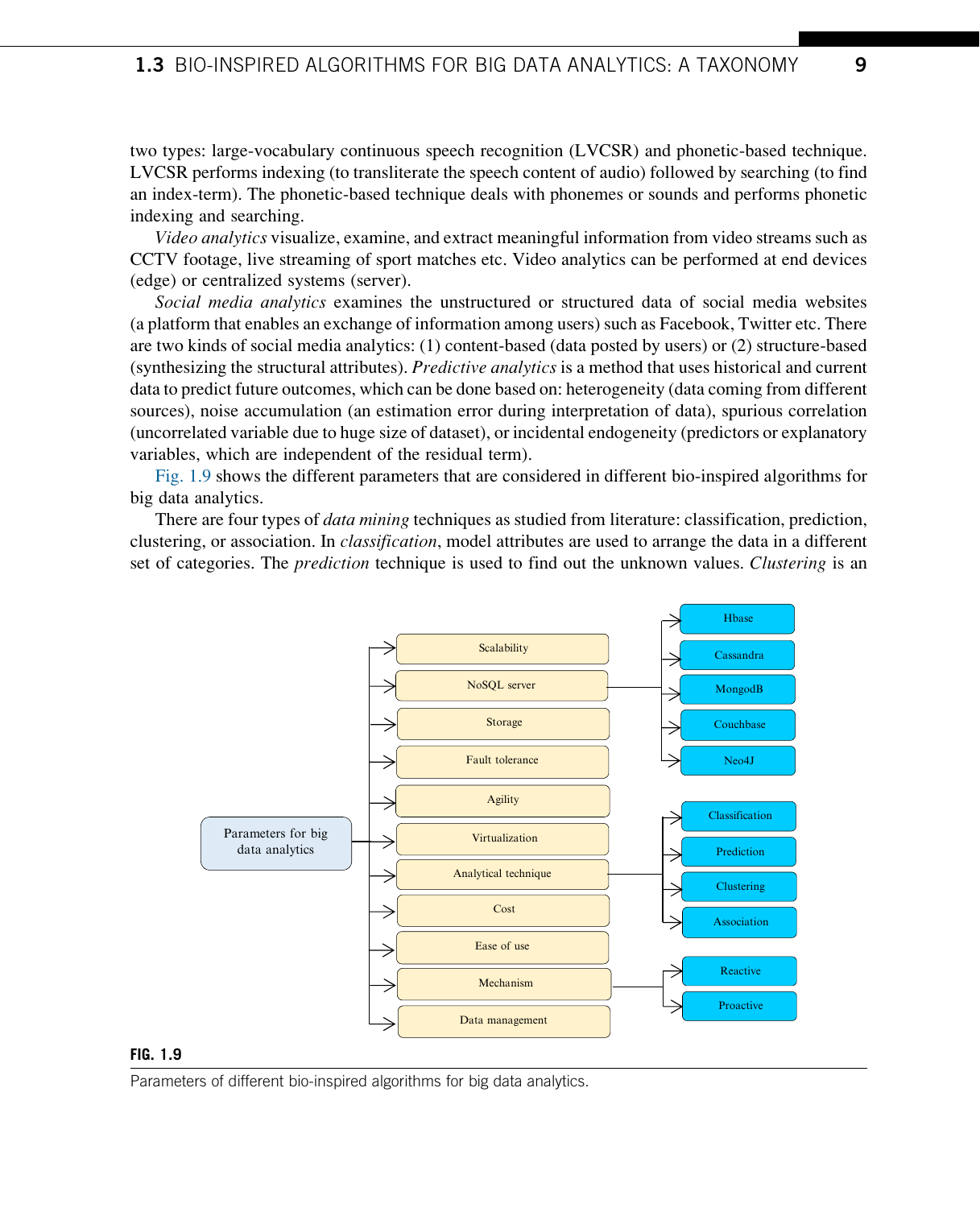### <span id="page-9-0"></span>10 CHAPTER 1 BIO-INSPIRED ALGORITHMS FOR BIG DATA ANALYTICS

unsupervised technique, which clusters the data based on related attributes. The association technique is used to establish a relationship among different datasets. There are five types of NoSQL database management systems (DBMS) that are used in existing techniques: Hbase, Cassandra, MongodB, Couchbase, and Neo4J. The two different types of mechanism for making decisions in bio-inspired algorithms for big data analytics are: proactive (working on forward-looking decisions, which requires forecasting or text mining) and reactive (decisions based on the requirement for data analytics).

Scalability refers to the mechanism of a computing system to scale-up or scale-down its nodes based on the amount of transfer of data for analytics. Big data analytics techniques use a large amount of storage space to store the information to perform the different types of analytics to extract the required information. Fault tolerance of a system is the ability to process the user data within the required time frame. The type of data that is requiring analytics is continually changing, so there is a need for *agility*based big data analytical models to process user data in a required format. Virtualization is a technique that is required for cloud-based systems to create virtual machines for processing user data in a distributed manner. *Execution cost* is the amount of efforts that are required to perform big data analytics. Ease of use is defined as the mechanism that explains how easily the system can be used to perform big data analytics. Data management is discussed in [Section 1.2.](#page-1-0) [Table 1.1](#page-10-0) shows the comparisons of bioinspired algorithms for big data analytics based on different parameters.

### 1.3.4 DISCUSSIONS

[Table 1.1](#page-10-0) shows the comparisons of bio-inspired algorithms for big data analytics based on different parameters, which helps the reader to choose the most appropriate bio-inspired algorithm. In the current scenario, cloud computing has emerged as the fifth utility of computing and has captured the significant attention of industries and academia for big data analytics. Virtualization technology is progressing continuously, and new models, mechanisms, and approaches are emerging for effective management of big data using cloud infrastructure.

Fog computing uses network switches and routers, gateways, and mobile base stations to provide cloud service with minimal possible network latency and response time. Therefore, fog or edge devices can also perform big data analytics at the edge device instead of at a decentralized database or server.

## 1.4 FUTURE RESEARCH DIRECTIONS AND OPEN CHALLENGES

Bio-inspired algorithm-based big data analytics has several challenges that need to be addressed, such as resource management, usability, data processing, elasticity, resilience, heterogeneity in interconnected clouds, sustainability, energy efficiency, data security, privacy protection, edge computing, and networking.

### 1.4.1 RESOURCE SCHEDULING AND USABILITY

**Cloud resource management is the ability of a computing system to schedule available resources to** process user data over the Internet. The cloud uses virtual resources for big data analytics to process user data quickly and cheaply. The virtualization technology provides effective management of cloud resources using bio-inspired algorithms to improve user satisfaction and resource utilization. There is a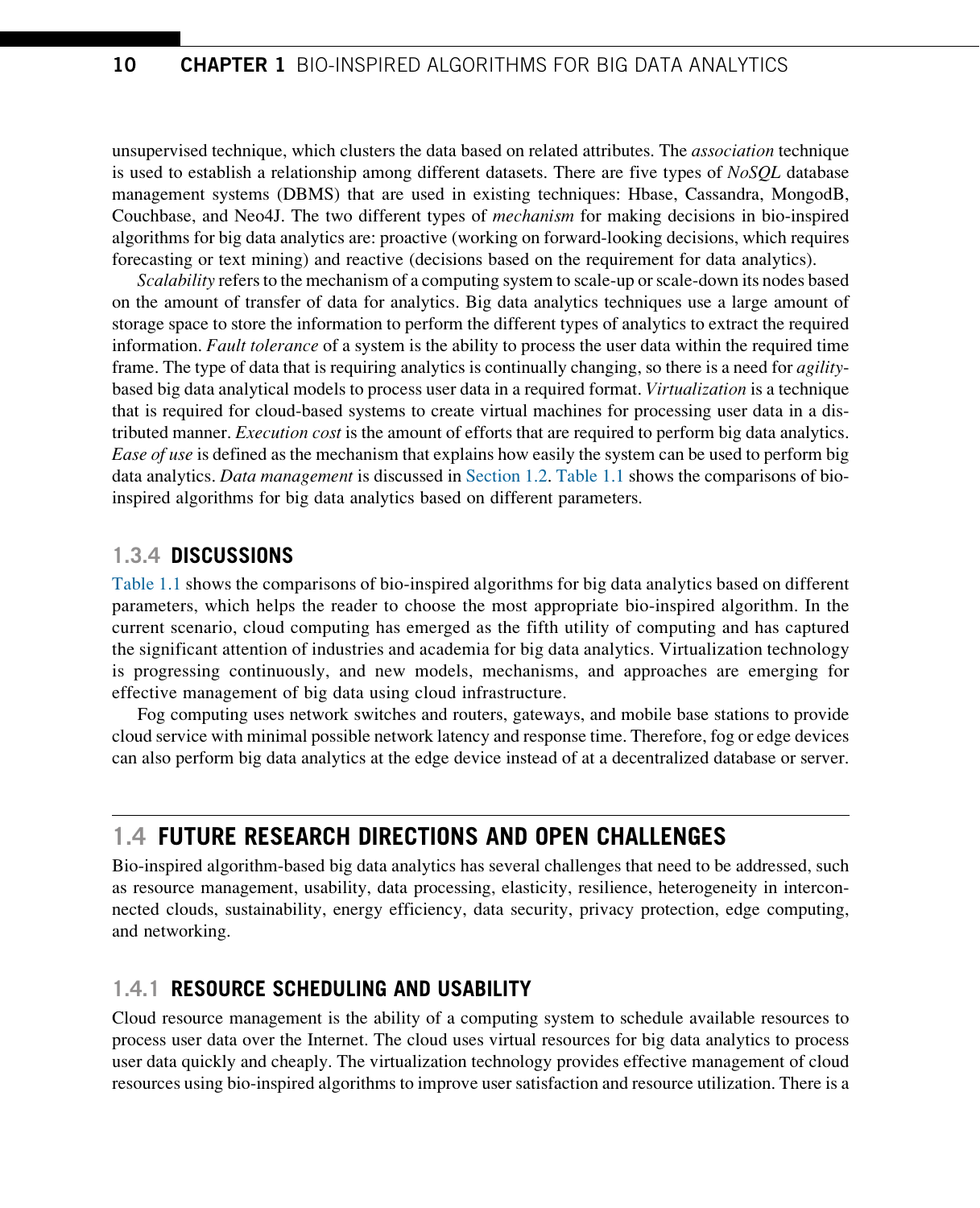<span id="page-10-0"></span>

| Table 1.1 Comparison of Bio-Inspired Algorithms for Big Data Analytics |                           |                     |                           |                |                       |                |                                 |                             |                       |                  |                     |                                                  |                                        |
|------------------------------------------------------------------------|---------------------------|---------------------|---------------------------|----------------|-----------------------|----------------|---------------------------------|-----------------------------|-----------------------|------------------|---------------------|--------------------------------------------------|----------------------------------------|
| <b>Technique</b>                                                       | <b>Scalability</b>        | <b>Storage</b>      | Fault<br><b>Tolerance</b> | <b>Agility</b> | <b>Virtualization</b> | Cost           | <b>Ease</b><br>of<br><b>Use</b> | Type of<br><b>Analytics</b> | No SOL<br><b>DBMS</b> | <b>Mechanism</b> | <b>Type of Data</b> | <b>Dimension of</b><br><b>Data</b><br>Management | <b>Data Mining</b><br><b>Technique</b> |
| ABC [9]                                                                | $\pmb{\times}$            | $\sqrt{ }$          | $\pmb{\times}$            | $\sqrt{ }$     | $\pmb{\times}$        | ×              | $\sqrt{ }$                      | Audio                       | Cassandra             | Reactive         | Audio               | Volume,<br>variety,<br>velocity                  | Prediction                             |
| FSO [18]                                                               | $\sqrt{ }$                | ×                   | ×                         | ×              | $\sqrt{ }$            | ×              | $\pmb{\times}$                  | Social                      | MongodB               | Reactive         | Social              | Volume,<br>variability                           | Classification                         |
| <b>FSOH</b> [19]                                                       | $\boldsymbol{\mathsf{x}}$ | $\sqrt{ }$          | $\sqrt{ }$                | ×              | $\pmb{\times}$        | $\sqrt{ }$     | $\star$                         | Video                       | Hbase                 | Proactive        | Video               | Variety,<br>velocity,<br>veracity                | Clustering                             |
| SA [14]                                                                | ×                         | ×                   | $\sqrt{ }$                | $\sqrt{ }$     | $\sqrt{ }$            | ×              | $\pmb{\times}$                  | Text                        | Neo4J                 | Proactive        | Text                | Volume,<br>velocity                              | Clustering                             |
| <b>SAFS</b> [15]                                                       | $\sqrt{ }$                | ×                   | ×                         | $\pmb{\times}$ | $\sqrt{ }$            | ×              | $\pmb{\times}$                  | Predictive                  | Hbase                 | Reactive         | Operational         | Volume,<br>velocity                              | Prediction                             |
| <b>FSOSAH</b><br>$[16]$                                                | ×                         | $\sqrt{ }$          | ×                         | $\pmb{\times}$ | $\pmb{\times}$        | $\sqrt{ }$     | $\pmb{\times}$                  | Social                      | Cassandra             | Proactive        | Social              | Variability,<br>veracity,<br>variability         | Classification                         |
| <b>PSO</b> [20]                                                        | $\sqrt{ }$                | $\pmb{\times}$      | ×                         | $\sqrt{ }$     | ×                     | ×              | $\sqrt{ }$                      | Audio                       | Neo4J                 | Proactive        | Audio               | Variability,<br>velocity                         | Prediction                             |
| <b>PCPSO</b><br>$[21]$                                                 | ×                         | $\pmb{\times}$      | ×                         | $\pmb{\times}$ | ×                     | ×              | $\star$                         | Predictive                  | Cassandra             | Proactive        | Cloud<br>service    | Variety,<br>veracity                             | Association                            |
| PS2O [35]                                                              | $\sqrt{ }$                | $\boldsymbol{\ast}$ | $\pmb{\times}$            | $\pmb{\times}$ | ×                     | $\pmb{\times}$ | $\star$                         | Predictive                  | Hbase                 | Reactive         | M2M Data            | Volume.<br>velocity,<br>variability              | Clustering                             |
| CSO [22]                                                               | ×                         | $\pmb{\times}$      | $\sqrt{ }$                | ×              | $\sqrt{ }$            | ×              | $\sqrt{ }$                      | Text                        | Cassandra             | Proactive        | Text                | Volume,<br>velocity,<br>variability              | Prediction                             |
| SI [23]                                                                | $\sqrt{ }$                | ×                   | $\sqrt{ }$                | $\pmb{\times}$ | $\sqrt{ }$            | $\star$        | $\pmb{\times}$                  | Video                       | MongodB               | Proactive        | Video               | Variety,<br>veracity                             | Prediction                             |
| $CO$ [17]                                                              | $\sqrt{ }$                | $\pmb{\times}$      | ×                         | $\sqrt{ }$     | $\pmb{\times}$        | $\sqrt{ }$     | $\pmb{\times}$                  | Predictive                  | Cassandra             | Proactive        | Operational         | Variability,<br>variety,<br>variability          | Association                            |
| GA [10]                                                                | ×                         | $\sqrt{ }$          | ×                         | ×              | ×                     | $\sqrt{ }$     | $\sqrt{ }$                      | Predictive                  | Couchbase             | Reactive         | M2M Data            | Veracity,<br>variability                         | Prediction                             |

Continued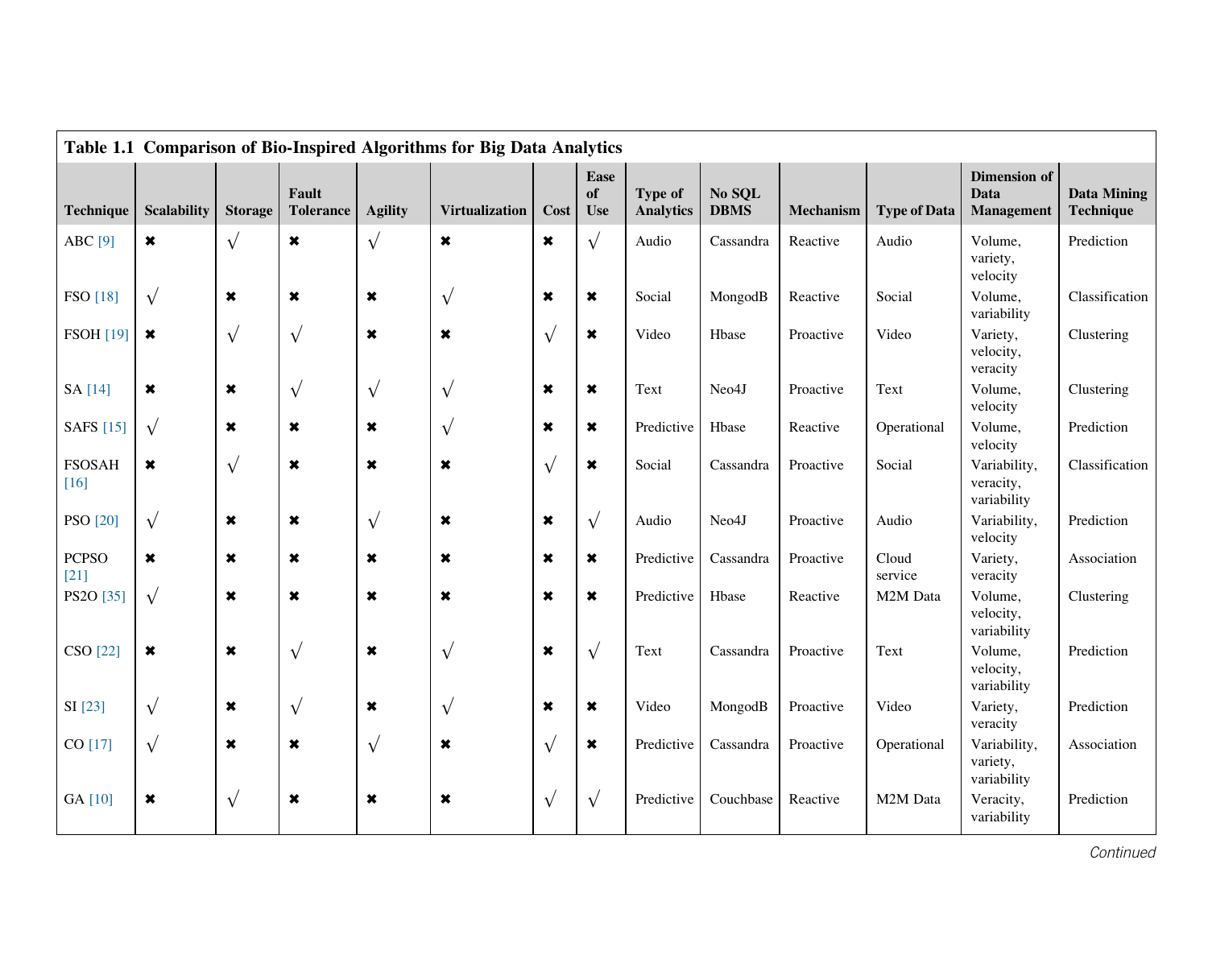| Table 1.1 Comparison of Bio-Inspired Algorithms for Big Data Analytics—cont'd |                    |                     |                           |                     |                       |                |                                 |                             |                       |           |                     |                                                         |                                        |
|-------------------------------------------------------------------------------|--------------------|---------------------|---------------------------|---------------------|-----------------------|----------------|---------------------------------|-----------------------------|-----------------------|-----------|---------------------|---------------------------------------------------------|----------------------------------------|
| <b>Technique</b>                                                              | <b>Scalability</b> | <b>Storage</b>      | Fault<br><b>Tolerance</b> | <b>Agility</b>      | <b>Virtualization</b> | Cost           | <b>Ease</b><br>of<br><b>Use</b> | Type of<br><b>Analytics</b> | No SQL<br><b>DBMS</b> | Mechanism | <b>Type of Data</b> | <b>Dimension of</b><br><b>Data</b><br><b>Management</b> | <b>Data Mining</b><br><b>Technique</b> |
| ACO <sup>[24]</sup>                                                           | $\pmb{\times}$     | $\sqrt{}$           | $\pmb{\times}$            | $\sqrt{}$           | $\pmb{\times}$        | $\pmb{\times}$ | $\sqrt{}$                       | Predictive                  | MongodB               | Proactive | Transactional       | Volume,<br>variability,<br>velocity                     | Clustering                             |
| IACO [25]                                                                     | $\sqrt{}$          | $\pmb{\times}$      | ×                         | $\boldsymbol{\ast}$ | $\sqrt{ }$            | $\sqrt{}$      | $\pmb{\times}$                  | Social                      | Cassandra             | Proactive | Social              | Veracity,<br>variability,<br>velocity                   | Association                            |
| <b>DE</b> [12]                                                                | $\pmb{\times}$     | $\sqrt{ }$          | $\sqrt{}$                 | $\pmb{\times}$      | $\pmb{\times}$        | $\pmb{\times}$ | $\pmb{\times}$                  | Video                       | Hbase                 | Reactive  | Video               | Volume,<br>velocity,<br>variety                         | Clustering                             |
| GP [11]                                                                       | $\pmb{\times}$     | $\boldsymbol{\ast}$ | $\sqrt{}$                 | $\sqrt{}$           | $\pmb{\times}$        | $\pmb{\times}$ | $\pmb{\times}$                  | Audio                       | Neo4J                 | Reactive  | Audio               | Volume,<br>veracity,<br>velocity                        | Association                            |
| ES [13]                                                                       | $\pmb{\times}$     | $\sqrt{ }$          | ×                         | $\sqrt{}$           | $\pmb{\times}$        | $\pmb{\times}$ | $\sqrt{}$                       | Predictive                  | Cassandra             | Proactive | Cloud<br>service    | Velocity,<br>variability                                | Classification                         |
| <b>SFL</b> [26]                                                               | $\sqrt{}$          | ×                   | ×                         | $\sqrt{}$           | $\pmb{\times}$        | $\pmb{\times}$ | ×                               | Predictive                  | MongodB               | Proactive | Operational         | Velocity,<br>veracity,<br>variability                   | Classification                         |
| <b>FSW [27]</b>                                                               | $\sqrt{}$          | $\pmb{\times}$      | $\sqrt{}$                 | $\pmb{\times}$      | $\pmb{\times}$        | $\pmb{\times}$ | $\sqrt{}$                       | Audio                       | Couchbase             | Proactive | Audio               | Variety,<br>veracity                                    | Prediction                             |
| <b>IWD</b> [28]                                                               | $\pmb{\times}$     | $\pmb{\times}$      | $\sqrt{}$                 | $\pmb{\times}$      | $\pmb{\times}$        | $\pmb{\times}$ | $\pmb{\times}$                  | Text                        | Hbase                 | Reactive  | Text                | Volume,<br>velocity,<br>variety                         | Clustering                             |
| <b>BFO</b> [29]                                                               | $\sqrt{}$          | $\pmb{\times}$      | $\sqrt{}$                 | $\pmb{\times}$      | $\pmb{\times}$        | $\pmb{\times}$ | $\sqrt{}$                       | Predictive                  | Cassandra             | Reactive  | Transactional       | Volume,<br>variability,<br>velocity                     | Clustering                             |
| <b>BFON</b><br>$[30]$                                                         | $\pmb{\times}$     | $\sqrt{ }$          | $\pmb{\times}$            | ×                   | $\sqrt{}$             | $\sqrt{}$      | $\pmb{\times}$                  | Predictive                  | Hbase                 | Proactive | Operational         | Velocity,<br>veracity,<br>variability                   | Prediction                             |
| AIS [31]                                                                      | $\pmb{\times}$     | $\pmb{\times}$      | $\sqrt{}$                 | $\sqrt{}$           | $\pmb{\times}$        | $\pmb{\times}$ | $\sqrt{}$                       | Predictive                  | Cassandra             | Proactive | Transactional       | Volume,<br>velocity                                     | Association                            |
| <b>IWC</b> [33]                                                               | $\sqrt{}$          | $\pmb{\times}$      | ×                         | ×                   | $\pmb{\times}$        | $\pmb{\times}$ | $\pmb{\times}$                  | Text                        | Couchbase             | Proactive | Text                | Volume,<br>variability,<br>velocity                     | Classification                         |
| <b>BBO</b> [34]                                                               | $\pmb{\times}$     | $\sqrt{ }$          | $\pmb{\times}$            | $\pmb{\times}$      | $\sqrt{}$             | $\pmb{\times}$ | $\sqrt{}$                       | Predictive                  | Cassandra             | Reactive  | Cloud<br>service    | Volume,<br>variety,<br>veracity,<br>variability         | Association                            |
| GSO [32]                                                                      | $\pmb{\times}$     | $\sqrt{ }$          | $\pmb{\times}$            | $\pmb{\times}$      | $\pmb{\times}$        | $\sqrt{}$      | $\pmb{\times}$                  | Predictive                  | MongodB               | Reactive  | Transactional       | Volume,<br>velocity,<br>veracity                        | Clustering                             |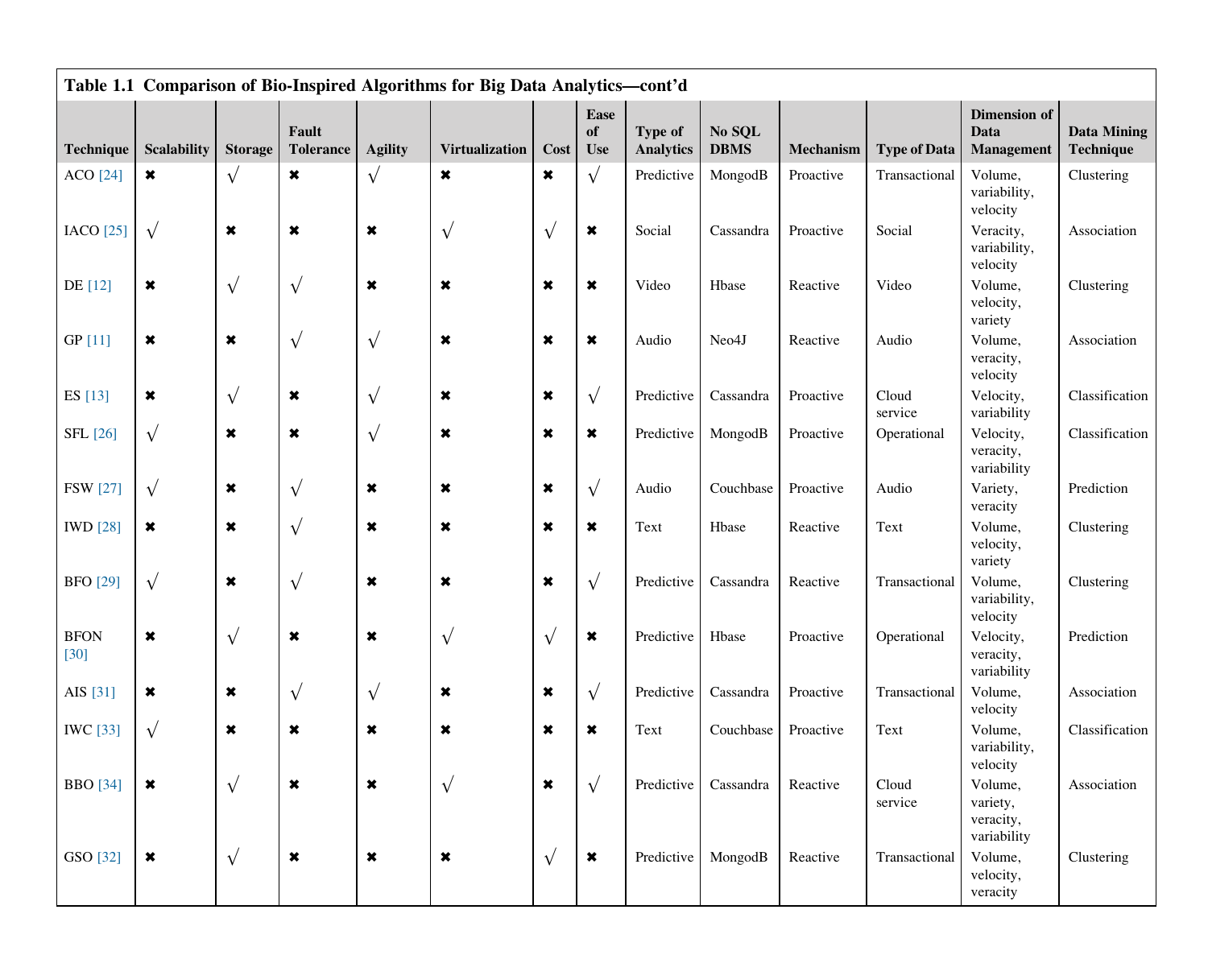need to optimize provisioning of cloud resources in existing bio-inspired algorithms for big data analytics. To solve this challenge, a quality of service (QoS)-aware bio-inspired algorithm-based resource management approach is required for the efficient management of big data to optimize the QoS parameters.

### 1.4.2 DATA PROCESSING AND ELASTICITY

There is a challenge of data synchronization in bio-inspired algorithms due to data processing that is taking place geographically, which increases overprovisioning and underprovisioning of cloud resources. There is a need to identify the overloaded resources using rapid elasticity, which can handle the data received from different IoT devices. To improve the recoverability of data, there is a need for a data backup technique for big data analytics, which can provide the service during server downtime.

## 1.4.3 RESILIENCE AND HETEROGENEITY IN INTERCONNECTED CLOUDS

The cloud providers such as Microsoft, Amazon, Facebook, and Google are delivering reliable and efficient cloud service by utilizing various cloud resources such as disk drives, storage devices, network cards, and processors for big data analytics. The complexity of computing systems is increasing with an increasing size of cloud data centers (CDCs), which increases the resource failures during big data analytics. The resource failure can be premature termination of execution, data corruption, and service level agreement (SLA) violation. There is a need to find out more information about the failures to make the system more reliable. There is a need for replication of cloud services to analyze the big data in an efficient and reliable manner.

To reduce energy consumption, there is a need to migrate user data to more reliable servers for efficient execution of cloud resources. Moreover, introducing the concept of resource consolidation can increase the sustainability and energy efficiency of a cloud service by consolidating the multiple independent instances of IoT applications.

## 1.4.5 DATA SECURITY AND PRIVACY PROTECTION

To improve the reliability of distributed cloud services, there is a need to integrate security protocols in the process of big data analytics. Further, there is a need to incorporate authentication modules at different levels of data management.

There are a large number of edge devices participating in the IoT-based Fog environment to improve the computation and reduce the latency and response time, which can further increase the energy consumption. Fog devices are not able to offer resource capacity in spite of additional computation and storage power. There is a need to process the user data at an edge device instead of at the server, which can reduce execution time and cost.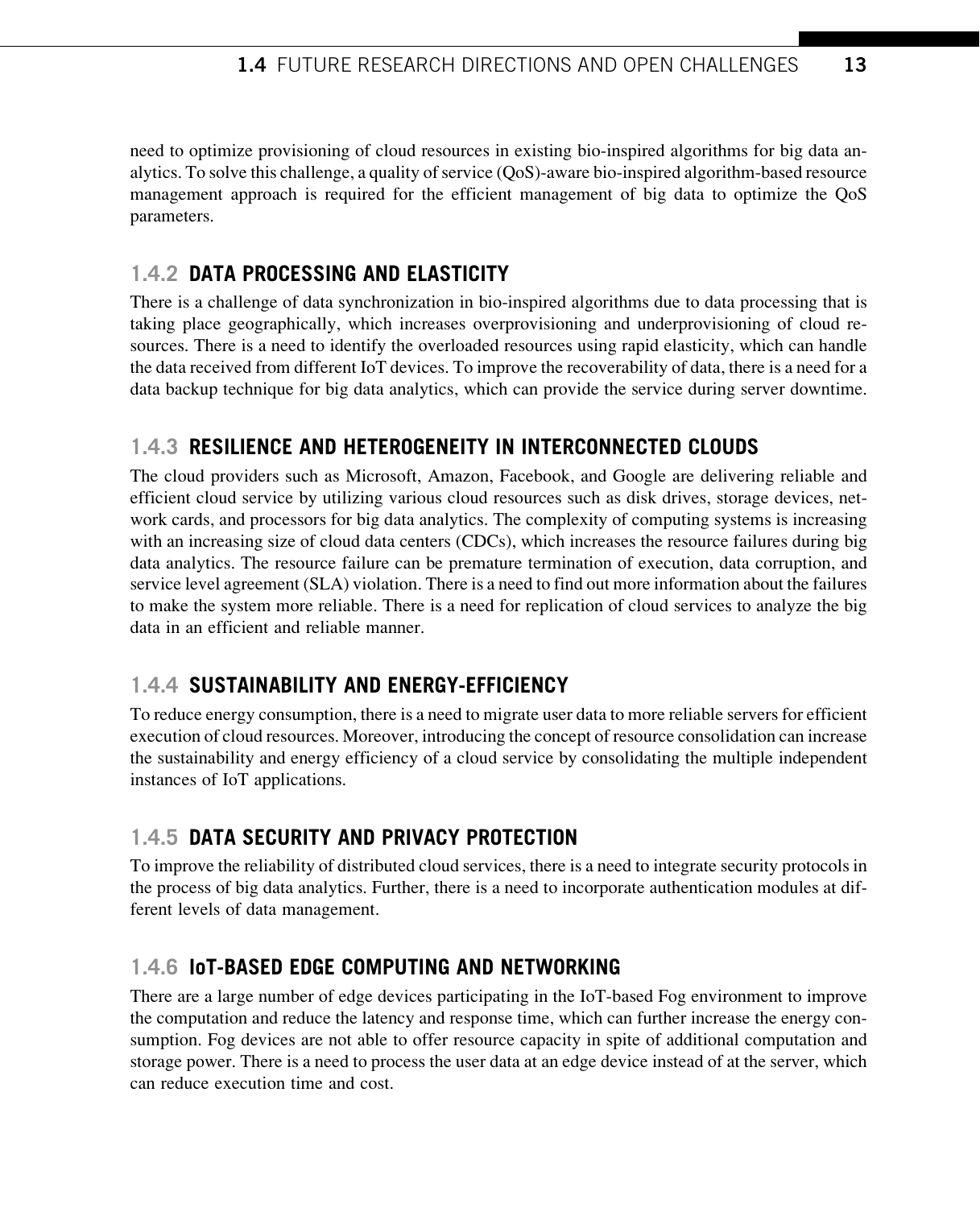## <span id="page-13-0"></span>1.5 EMERGING RESEARCH AREAS IN BIO-INSPIRED ALGORITHM-BASED BIG **DATA ANALYTICS**

In addition to future research directions, there are various hotspot research areas in bio-inspired algorithmbased big data analytics that need to be addressed in the future such as containers, serverless computing, blockchain, software-defined clouds, bitcoin, deep learning, and quantum computing. In this section, we discuss hotspot research areas in the context of bio-inspired algorithm- based big data analytics.

1.5.1 CONTAINER AS A SERVICE (CaaS) Docker is a container-based virtualization technology that can be used for bio-inspired algorithm-based big data analytics in multiple clouds using a lightweight web server that is, HUE (Hadoop user experience) web interface. The HUE-based Docker container provides a robust and lightweight container as a service (CaaS) data processing facility using a virtual multicloud environment.

Serverless computing can be used for bio-inspired algorithm-based big data analytics without managing the cloud infrastructure and it is effective in processing user data without configuration of the network and resource provisioning. Serverless computing as a service (SCaaS) has two different services: backend-as-a-service (BaaS) and function-as-a-service (FaaS), which can improve the efficiency, robustness, and scalability of big data processing systems and analyze the data quickly.

Blockchain is a distributed database system, which can manage a huge amount of data at a low cost and it provides instant risk-free transaction. Blockchain as a service (BaaS) decreases the time of processing a transaction dramatically and increases security, quality, and integrity of data in bio-inspired algorithm-based big data analytics.

A huge amount of data originates from different IoT devices and it is necessary to transfer data from source to destination without any data loss. Software-defined cloud as a service (SCaaS) is a new paradigm, which provides the effective network architecture to move data from IoT devices to a cloud datacenter in a reliable and efficient manner by making intelligent infrastructure decisions. Further, SCaaS offers other advantages for bio-inspired algorithm-based big data analytics such as failure recovery, optimization of network resources, and fast computing power.

need the service of the control of the control of the control of the control of the control of the control of the user Deep learning is a new paradigm for bio-inspired algorithm-based big data analytics to process the user data with high accuracy and efficiency in a real time manner using hybrid learning and training mechanisms. Deep learning as a service (DLaaS) uses a hierarchical learning process to get high-level, complex abstractions as representations of data for analysis and learning of huge chunks of unsupervised data.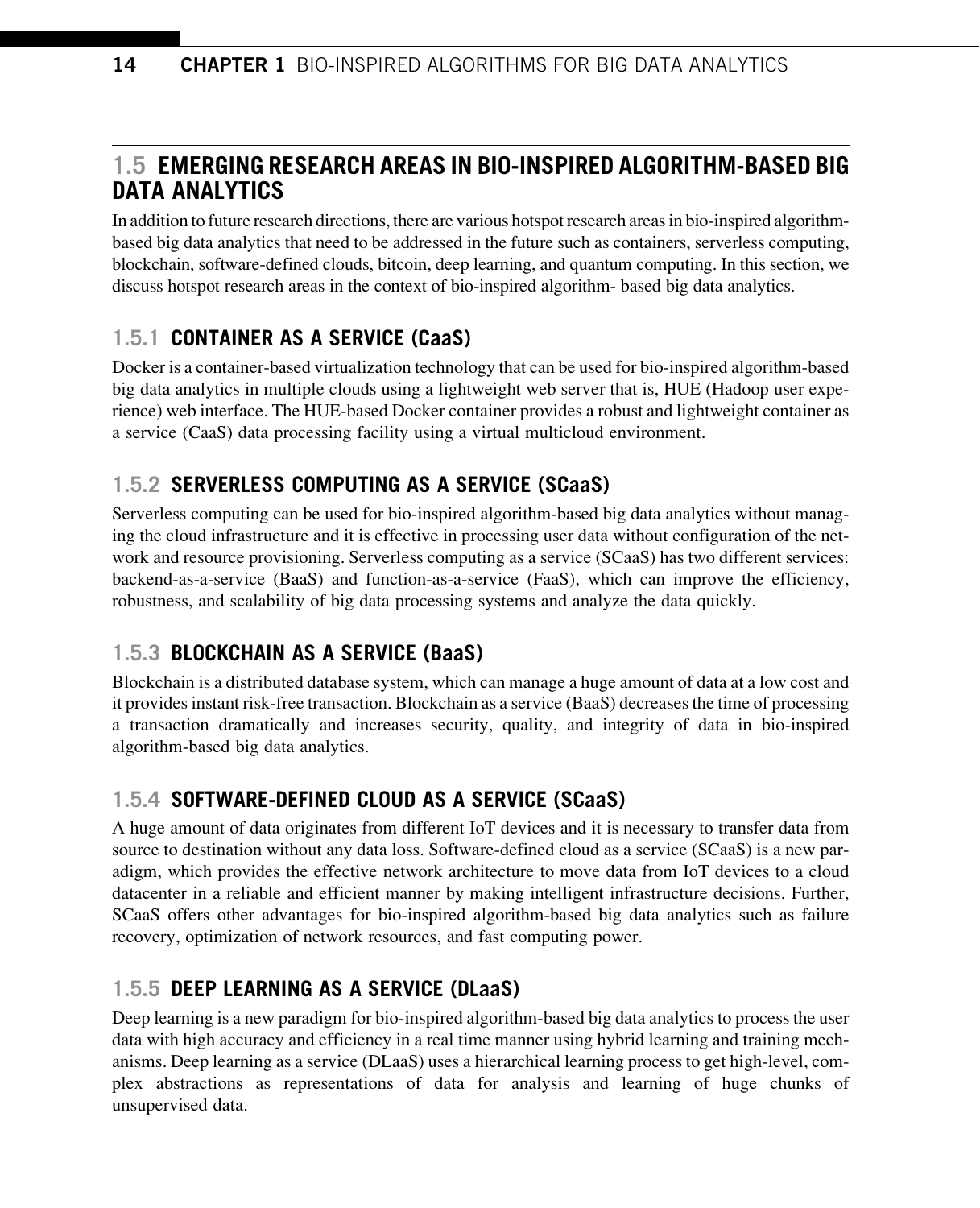Cryptocurrencies are a very popular technology used to provide secure and reliable service for a huge number of financial transactions. Bitcoin as a service (BiaaS) performs real-time data extraction from the blockchain ledger and stores the big data in an efficient manner for bio-inspired algorithm-based big data analytics. BiaaS-based big data analytics provides interesting benefits such as trend prediction, theft prevention, and identification of malicious users.

The new trend of quantum computing helps bio-inspired algorithm-based big data analytics to solve complex problems by handling massive digital datasets in an efficient and quick manner. Quantum computing as a service (QCaaS) allows for quick detection, analysis, integration, and diagnosis from large scattered datasets. Further, QCaaS can search extensive, unsorted datasets to quickly uncover patterns.

## **1.6 SUMMARY AND CONCLUSIONS**

This chapter presents a review of bio-inspired algorithms for big data analytics. The comparison of bioinspired algorithms has been presented based on taxonomy, focus of study, and identified demerits. Bio-inspired algorithms are categorized into three different categories and we investigated the existing literature on big data analytics towards finding the open issues. Further, promising research directions are proposed for future research.

## **GLOSSARY**

| Big data                            | this is the set of huge datasets, which contains different types of data such as video, audio,<br>text, social etc.                                                                                                                                                                                                                                                                                                                                                                                                 |
|-------------------------------------|---------------------------------------------------------------------------------------------------------------------------------------------------------------------------------------------------------------------------------------------------------------------------------------------------------------------------------------------------------------------------------------------------------------------------------------------------------------------------------------------------------------------|
| Data management                     | there are five types of dimensions of data management for big data analytics: volume, va-<br>riety, velocity, veracity, and variability.                                                                                                                                                                                                                                                                                                                                                                            |
| Big data analytics                  | the process of an extraction of required data from unstructured data. There are five types of<br>analytics for big data management using bio-inspired algorithms: text analytics, audio an-<br>alytics, video analytics, social media analytics, and predictive analytics.                                                                                                                                                                                                                                          |
| <b>Bio-inspired</b><br>optimization | the bio-inspired algorithms are used for big data analytics, which can be ecological,<br>swarm-based, and evolutionary algorithms.                                                                                                                                                                                                                                                                                                                                                                                  |
| Cloud computing                     | cloud computing offers three types of main service models: software, platform, and infra-<br>structure. At the software level, the cloud user can utilize the application in a flexible man-<br>ner, which is running on cloud datacenters. The cloud user can access infrastructure to<br>develop and deploy cloud applications at platform level. Infrastructure as a service offers<br>access to computing resources such as a processor, networking, and storage and enables<br>virtualization-based computing. |

## **ACKNOWLEDGMENTS**

one of the authors, Dr. Sukhpal Singh Gill [Postdoctoral Research Fellow], gratefully acknowledges the Cloud Computing and Distributed Systems (CLOUDS) Laboratory, School of Computing and Information Systems, The University of Melbourne, Australia, for awarding him the Fellowship to carry out this research work. This research work is supported by Discovery Project of Australian Research Council (ARC), Grant/Award Number: DP160102414.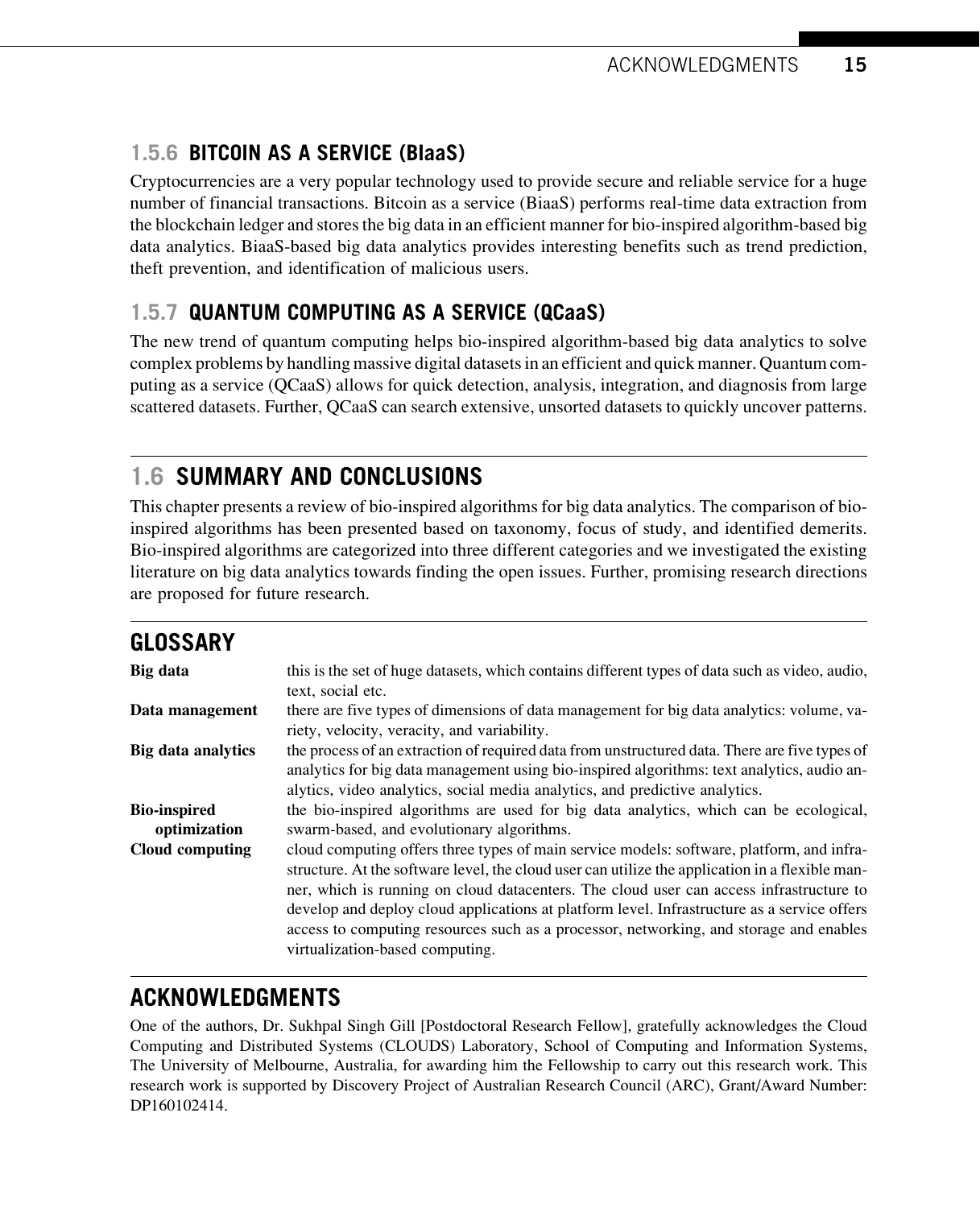- <span id="page-15-0"></span>[1] [S. Khan, X. Liu, K.A. Shakil, M. Alam, A survey on scholarly data: from big data perspective, Inf. Process.](http://refhub.elsevier.com/B978-0-12-818146-1.00001-5/rf0010) [Manag. 53 \(4\) \(2017\) 923](http://refhub.elsevier.com/B978-0-12-818146-1.00001-5/rf0010)–944.
- [2] [A. Gandomi, M. Haider, Beyond the hype: big data concepts, methods, and analytics, Int. J. Inf. Manag. 35 \(2\)](http://refhub.elsevier.com/B978-0-12-818146-1.00001-5/rf0015) [\(2015\) 137](http://refhub.elsevier.com/B978-0-12-818146-1.00001-5/rf0015)–144.
- [3] [S. Singh, I. Chana, A survey on resource scheduling in cloud computing: issues and challenges, J. Grid Com](http://refhub.elsevier.com/B978-0-12-818146-1.00001-5/rf0020)[put. 14 \(2\) \(2016\) 217](http://refhub.elsevier.com/B978-0-12-818146-1.00001-5/rf0020)–264.
- [4] [S.S. Gill, R. Buyya, A taxonomy and future directions for sustainable cloud computing: 360 degree view,](http://refhub.elsevier.com/B978-0-12-818146-1.00001-5/rf0025) [ACM Comput. Surv. 51 \(6\) \(2019\) 1](http://refhub.elsevier.com/B978-0-12-818146-1.00001-5/rf0025)–37.
- [5] [C.P. Chen, C.Y. Zhang, Data-intensive applications, challenges, techniques and technologies: a survey on big](http://refhub.elsevier.com/B978-0-12-818146-1.00001-5/rf0030) [data, Inf. Sci. 275 \(2014\) 314](http://refhub.elsevier.com/B978-0-12-818146-1.00001-5/rf0030)–347.
- [6] [J. Wang, Y. Wu, N. Yen, S. Guo, Z. Cheng, Big data analytics for emergency communication networks: a](http://refhub.elsevier.com/B978-0-12-818146-1.00001-5/rf0035) [survey, IEEE Commun. Surv. Tutorials 18 \(3\) \(2016\) 1758](http://refhub.elsevier.com/B978-0-12-818146-1.00001-5/rf0035)–1778.
- [7] [S.S. Gill, I. Chana, M. Singh, R. Buyya, RADAR: self-configuring and self-healing in resource management](http://refhub.elsevier.com/B978-0-12-818146-1.00001-5/rf0040) [for enhancing quality of cloud services, in: Concurrency and Computation: Practice and Experience \(CCPE\),](http://refhub.elsevier.com/B978-0-12-818146-1.00001-5/rf0040) [vol. 31, No. 1, Wiley Press, New York, 2019, pp. 1](http://refhub.elsevier.com/B978-0-12-818146-1.00001-5/rf0040)–29, ISSN: 1532-0626.
- [8] [I. Singh, K.V. Singh, S. Singh, Big data analytics based recommender system for value added services \(VAS\),](http://refhub.elsevier.com/B978-0-12-818146-1.00001-5/rf0045) [in: Proceedings of Sixth International Conference on Soft Computing for Problem Solving, Springer,](http://refhub.elsevier.com/B978-0-12-818146-1.00001-5/rf0045) [Singapore, 2017, pp. 142](http://refhub.elsevier.com/B978-0-12-818146-1.00001-5/rf0045)–150.
- [9] S.S. Ilango, S. Vimal, M. Kaliappan, P. Subbulakshmi, Optimization using artificial bee colony based clustering approach for big data, Clust. Comput. (2018) 1–9, <https://doi.org/10.1007/s10586-017-1571-3>.
- [10] [R. Kune, P.K. Konugurthi, A. Agarwal, R.R. Chillarige, R. Buyya, Genetic algorithm based data-aware group](http://refhub.elsevier.com/B978-0-12-818146-1.00001-5/rf0055) [scheduling for big data clouds, in: Big Data Computing \(BDC\), 2014 IEEE/ACM International Symposium,](http://refhub.elsevier.com/B978-0-12-818146-1.00001-5/rf0055) [IEEE, 2014, pp. 96](http://refhub.elsevier.com/B978-0-12-818146-1.00001-5/rf0055)–104.
- [11] [A.H. Gandomi, S. Sajedi, B. Kiani, Q. Huang, Genetic programming for experimental big data mining: a case](http://refhub.elsevier.com/B978-0-12-818146-1.00001-5/rf0060) [study on concrete creep formulation, Autom. Constr. 70 \(2016\) 89](http://refhub.elsevier.com/B978-0-12-818146-1.00001-5/rf0060)–97.
- [12] [S. Elsayed, R. Sarker, Differential evolution framework for big data optimization, Memetic Comput. 8 \(1\)](http://refhub.elsevier.com/B978-0-12-818146-1.00001-5/rf0065) [\(2016\) 17](http://refhub.elsevier.com/B978-0-12-818146-1.00001-5/rf0065)–33.
- [13] [A.H. Kashan, M. Keshmiry, J.H. Dahooie, A. Abbasi-Pooya, A simple yet effective grouping evolutionary](http://refhub.elsevier.com/B978-0-12-818146-1.00001-5/rf0070) [strategy \(GES\) algorithm for scheduling parallel machines, Neural Comput. & Applic. 30 \(6\) \(2018\)](http://refhub.elsevier.com/B978-0-12-818146-1.00001-5/rf0070) 1925–[1938.](http://refhub.elsevier.com/B978-0-12-818146-1.00001-5/rf0070)
- [14] [M.M. Mafarja, S. Mirjalili, Hybrid whale optimization algorithm with simulated annealing for feature selec](http://refhub.elsevier.com/B978-0-12-818146-1.00001-5/rf0075)[tion, Neurocomputing 260 \(2017\) 302](http://refhub.elsevier.com/B978-0-12-818146-1.00001-5/rf0075)–312.
- [15] [A. Barbu, Y. She, L. Ding, G. Gramajo, Feature selection with annealing for computer vision and big data](http://refhub.elsevier.com/B978-0-12-818146-1.00001-5/rf0080) [learning, IEEE Trans. Pattern Anal. Mach. Intell. 39 \(2\) \(2017\) 272](http://refhub.elsevier.com/B978-0-12-818146-1.00001-5/rf0080)–286.
- [16] [A. Tayal, S.P. Singh, Integrating big data analytic and hybrid firefly-chaotic simulated annealing approach](http://refhub.elsevier.com/B978-0-12-818146-1.00001-5/rf0085) [for facility layout problem, Ann. Oper. Res. 270 \(1](http://refhub.elsevier.com/B978-0-12-818146-1.00001-5/rf0085)–2) (2018) 489–514.
- [17] [I.B. Saida, K. Nadjet, B. Omar, A new algorithm for data clustering based on cuckoo search optimization,](http://refhub.elsevier.com/B978-0-12-818146-1.00001-5/rf0090) [in: Genetic and Evolutionary Computing, Springer, Cham, 2014, pp. 55](http://refhub.elsevier.com/B978-0-12-818146-1.00001-5/rf0090)–64.
- [18] [E.D. Raj, L.D. Babu, A firefly swarm approach for establishing new connections in social networks based on](http://refhub.elsevier.com/B978-0-12-818146-1.00001-5/rf0095) [big data analytics, Int. J. Commun. Netw. Distrib. Syst. 15 \(2-3\) \(2015\) 130](http://refhub.elsevier.com/B978-0-12-818146-1.00001-5/rf0095)–148.
- [19] [H. Wang, W. Wang, L. Cui, H. Sun, J. Zhao, Y. Wang, Y. Xue, A hybrid multi-objective firefly algorithm for](http://refhub.elsevier.com/B978-0-12-818146-1.00001-5/rf0100) [big data optimization, Appl. Soft Comput. 69 \(2018\) 806](http://refhub.elsevier.com/B978-0-12-818146-1.00001-5/rf0100)–815.
- [20] [L. Wang, H. Geng, P. Liu, K. Lu, J. Kolodziej, R. Ranjan, A.Y. Zomaya, Particle swarm optimization based](http://refhub.elsevier.com/B978-0-12-818146-1.00001-5/rf0105) [dictionary learning for remote sensing big data, Knowl.-Based Syst. 79 \(2015\) 43](http://refhub.elsevier.com/B978-0-12-818146-1.00001-5/rf0105)–50.